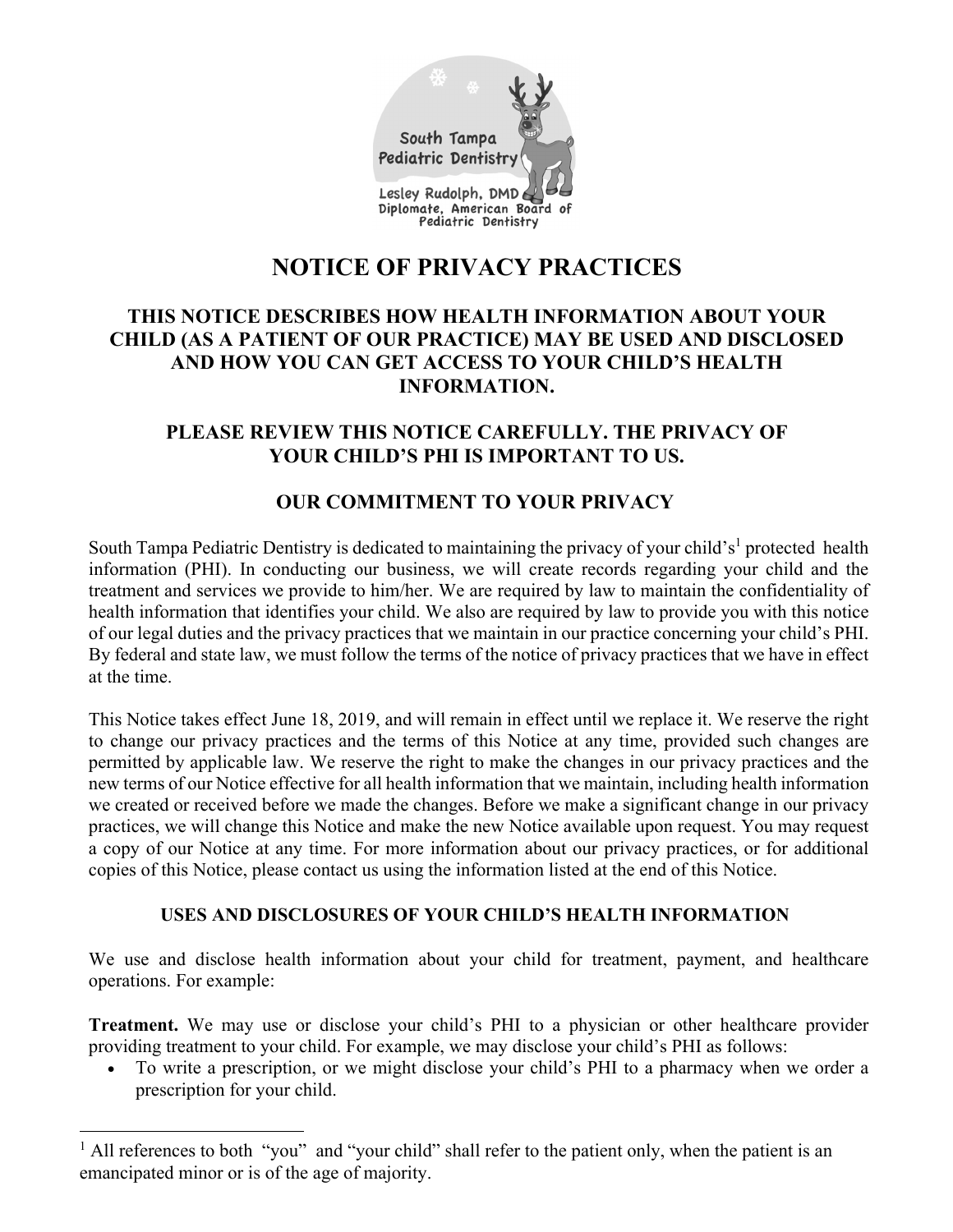- To treat or to assist others in the treatment of your child.
- To inform your child of potential treatment options or alternatives or programs.
- To other health care providers for purposes related to their treatment.

**Payment.** We may use and disclose your child's PHI to obtain payment for services we provide to your child. For example, we may disclose your child's PHI as follows:

- To contact your child's health insurer to certify that your child is eligible for benefits (and for what range of benefits), and we may provide your child's insurer with details regarding your child's treatment to determine if the insurer will cover, or pay for, your child's treatment.
- To obtain payment from other third parties that may be responsible for such costs.
- To bill you directly for services and items.
- To other health care providers and entities to assist in their billing and collection efforts

**Healthcare Operations.** We may use and disclose your child's PHI in connection with our healthcare operations. Healthcare operations include quality assessment and improvement activities, reviewing the competence or qualifications of healthcare professionals, evaluating practitioner and provider performance, conducting training programs, accreditation, certification, licensing or credentialing activities.

**Your Authorization.** In addition to our use of your child's PHI for treatment, payment or healthcare operations, you may give us written authorization to use your child's PHI or to disclose it to anyone for any purpose. If you give us an authorization, you may revoke it in writing at any time. Your revocation will not affect any use or disclosures permitted by your authorization while it was in effect. Unless you give us a written authorization, we cannot use or disclose your child's PHI for any reason except those described in this Notice.

**To Your Family and Friends.** We must disclose your child's PHI to you, as described in the Patient Rights section of this Notice. We can release your child's PHI to a friend or family member that is involved in your child's dental care. For example, a babysitter or relative who is asked by a parent or guardian to bring their child to our office for treatment may have access to the child's PHI. We prefer to have written authorization from the parent or guardian for someone else to accompany the child, and may make reasonable attempts to obtain this authorization. For divorced or separated parents, each parent will have equal access to health information about their unemancipated child(ren), unless there is a court order to the contrary that is known to us.

**Persons Involved In Care.** We may use or disclose your child's PHI to notify, or assist in the notification of (including identifying or locating) a family member, your child's personal representative or another person responsible for your child's care, of your child's location, your child's general condition, or death. If your child is present, then prior to use or disclosure of your child's health information, we will provide you with an opportunity to object to such uses or disclosures. In the event of your child's incapacity or emergency circumstances, we will disclose health information based on a determination using our professional judgment disclosing only health information that is directly relevant to the person's involvement in your child's healthcare.

**Communications.** We may use or disclose your child's PHI when attempting to communicate or communicating with you (such as in voicemail messages, text messages, postcards, emails or letters).

#### **SPECIAL USES AND DISCLOSURES OF YOUR CHILD'S**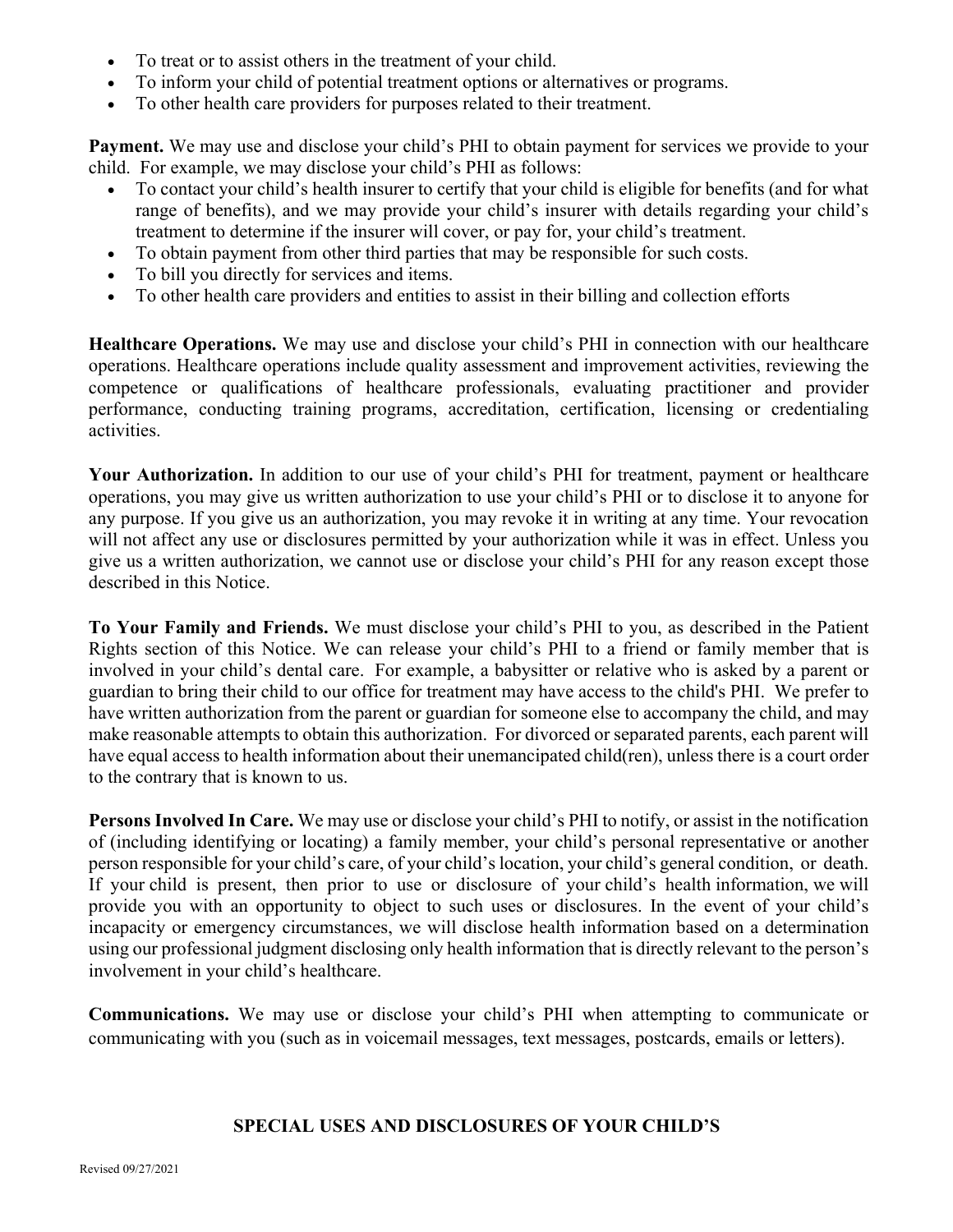#### **HEALTH INFORMATION**

**Public Health Risks**. Our practice may disclose your child's PHI to public health authorities that are authorized by law to collect information for the purpose of:

- maintaining vital records, such as births and deaths
- preventing or controlling disease, injury or disability
- notifying a person regarding potential exposure to a communicable disease
- notifying a person regarding a potential risk for spreading or contracting a disease or condition
- reporting reactions to drugs or problems with products or devices
- notifying individuals if a product or device they may be using has been recalled

**Health Oversight Activities.** Our practice may disclose your child's PHI to a health oversight agency for activities authorized by law. Oversight activities can include, for example, investigations, inspections, audits, surveys, licensure and disciplinary actions; civil, administrative, and criminal procedures or actions; or other activities necessary for the government to monitor government programs, compliance with civil rights laws and the health care system in general.

**Required by Law**. We may use or disclose your child's PHI when we are required to do so by law.

**Abuse or Neglect**. We may disclose your child's PHI to appropriate authorities if we reasonably believe that your child is a possible victim of abuse, neglect, or domestic violence or the possible victim of other crimes. We may disclose your child's PHI to the extent necessary to avert a serious threat to your child's health or safety or the health or safety of others.

**National Security/ Inmates or Individuals in Custody.** We may disclose to military authorities the health information of Armed Forces personnel under certain circumstances. We may disclose to authorized federal officials health information required for lawful intelligence, counterintelligence, and other national security activities. We may disclose to correctional institution or law enforcement official having lawful custody of PHI of inmate or patient under certain circumstances.

**Compliance.** We are required to disclose your child's PHI to the Secretary of the Department of Health and Human Services or his/her designee upon request to investigate our compliance with HIPAA or to you upon request as set forth below.

**Coroners, Medical Examiners and Funeral Directors**. We may release PHI to a coroner or medical examiner. This may be necessary, for example, to identify a deceased person or determine the cause of death. We also may release PHI to funeral directors as necessary for their duties.

**Lawsuits and Similar Proceedings**. Our practice may use and disclose your child's PHI in response to a court or administrative order, if involved in a lawsuit or similar proceeding. We also may disclose your child's PHI in response to a discovery request, subpoena, or other lawful process by another party involved in the dispute, but only if we have made an effort to inform you of the request or to obtain an order protecting the information the party has requested.

**Workers' Compensation**. Our practice may release your child's PHI for workers' compensation and similar programs.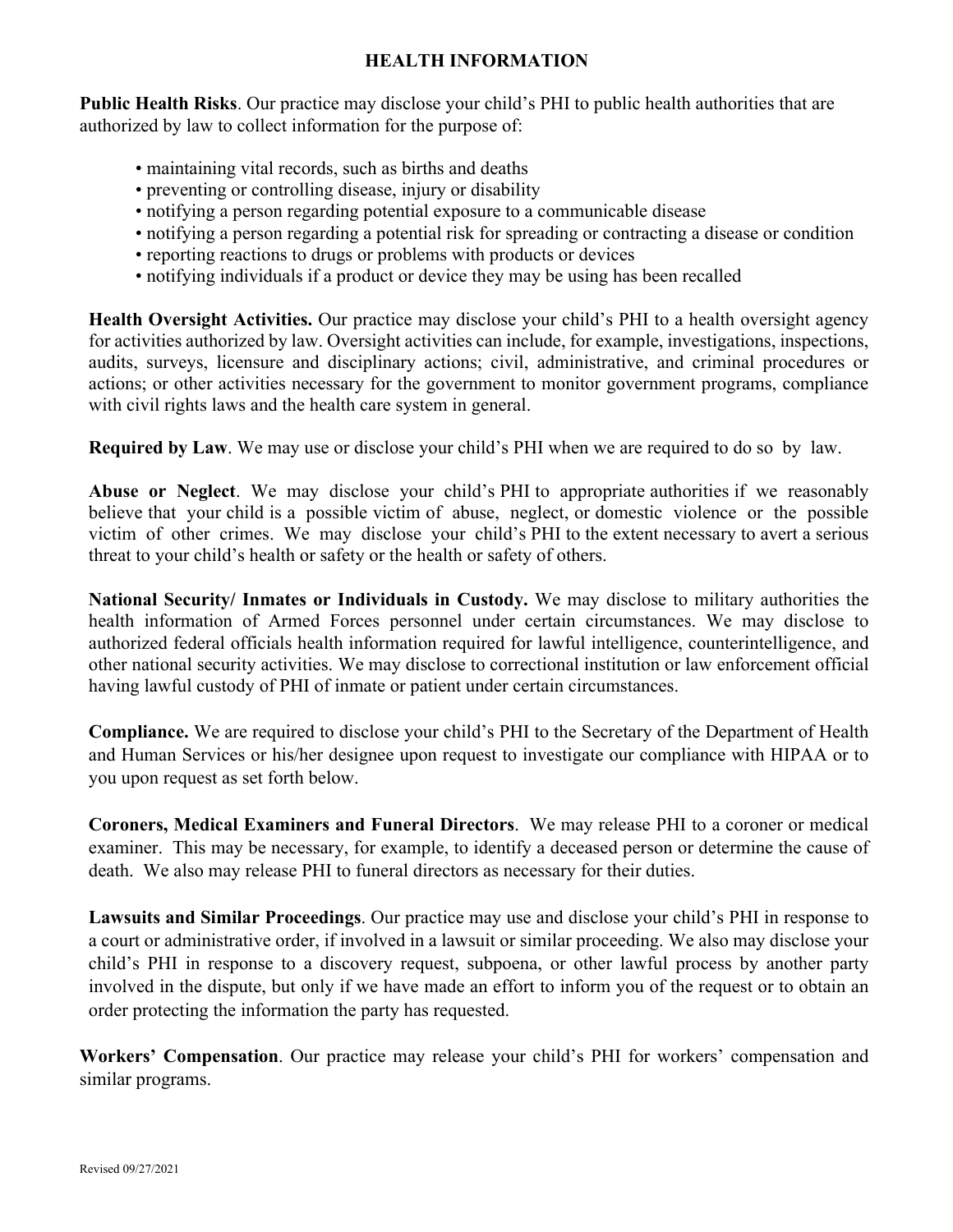**Organ and Tissue Donation**. Our practice may release your child's PHI to organizations that handle organ, eye or tissue procurement or transplantation, including organ donation banks, as necessary to facilitate organ or tissue donation and transplantation if your child is an organ donor.

**Research**. Our practice may use and disclose your child's PHI for research purposes in certain limited circumstances. We will obtain your written authorization to use your child's PHI for research purposes except when: (a) our use or disclosure was approved by an Institutional Review Board or a Privacy Board; (b) we obtain the oral or written agreement of a researcher that (i) the information being sought is necessary for the research study; (ii) the use or disclosure of your child's PHI is being used only for the research and (iii) the researcher will not remove any of your child's PHI from our practice; or (c) the PHI sought by the researcher only relates to decedents and the researcher agrees either orally or in writing that the use or disclosure is necessary for the research and, if we request it, to provide us with proof of death prior to access to the PHI of the decedents.

## **YOUR RIGHTS REGARDING YOUR CHILD'S PHI**

**Access.** You have the right to look at or obtain copies of your child's PHI, with limited exceptions. You may request that we provide copies in a format other than photocopies. We will use the format you request unless we cannot practicably do so. You may also request that your child's PHI be provided to another third party such as a dentist or physician.

You must make a request in writing to obtain access to your child's PHI. You may obtain a form to request access by using the contact information listed at the end of this Notice. We may charge a fee for the costs of copying, mailing, labor and supplies associated with your request. Our practice may deny your request to inspect and/or copy in certain limited circumstances; however, you may request a review of our denial.

**Disclosure Accounting.** All of our patients have the right to request an "accounting of disclosures." An "accounting of disclosures" is a list of certain non-routine disclosures our practice has made of your child's PHI for non-treatment, non-payment or non-operations purposes. Use of your child's PHI as part of the routine patient care in our practice is not required to be documented. We also will not provide an accounting of disclosures made to you about your child, or incident to a use or disclosure we are permitted to make as described above, or pursuant to an authorization. In order to obtain an accounting of disclosures, you must submit your request in writing to the individual listed at the end of this Notice. All requests for an "accounting of disclosures" must state a time period, which may not be longer than six (6) years from the date of disclosure and may not include dates before April 14, 2003. The first list you request within a 12-month period is free of charge, but our practice may charge you for additional lists within the same 12-month period. Our practice will notify you of the costs involved with additional requests, and you may withdraw your request before you incur any costs.

**Restriction.** You have the right to request that we limit the use and disclosure of your child's PHI for treatment, payment and health care operations. Additionally, you have the right to request that we restrict our disclosure of your child's PHI to only certain individuals involved in your child's care or payment for care, such as family members or friends. You must make your request in writing to the practice. Under federal law, we must agree to your request and comply with your requested restrictions if:

- Except as otherwise required by law, the disclosure is to a health plan for purpose of carrying out payment of health care operations (and is not for purpose of carrying out treatment); and,
- The medical information pertains solely to a health care item or service for which the health care provided involved has been paid out of pocket in full.

Once we agree to your request, we must follow your restrictions (except if the information is required by